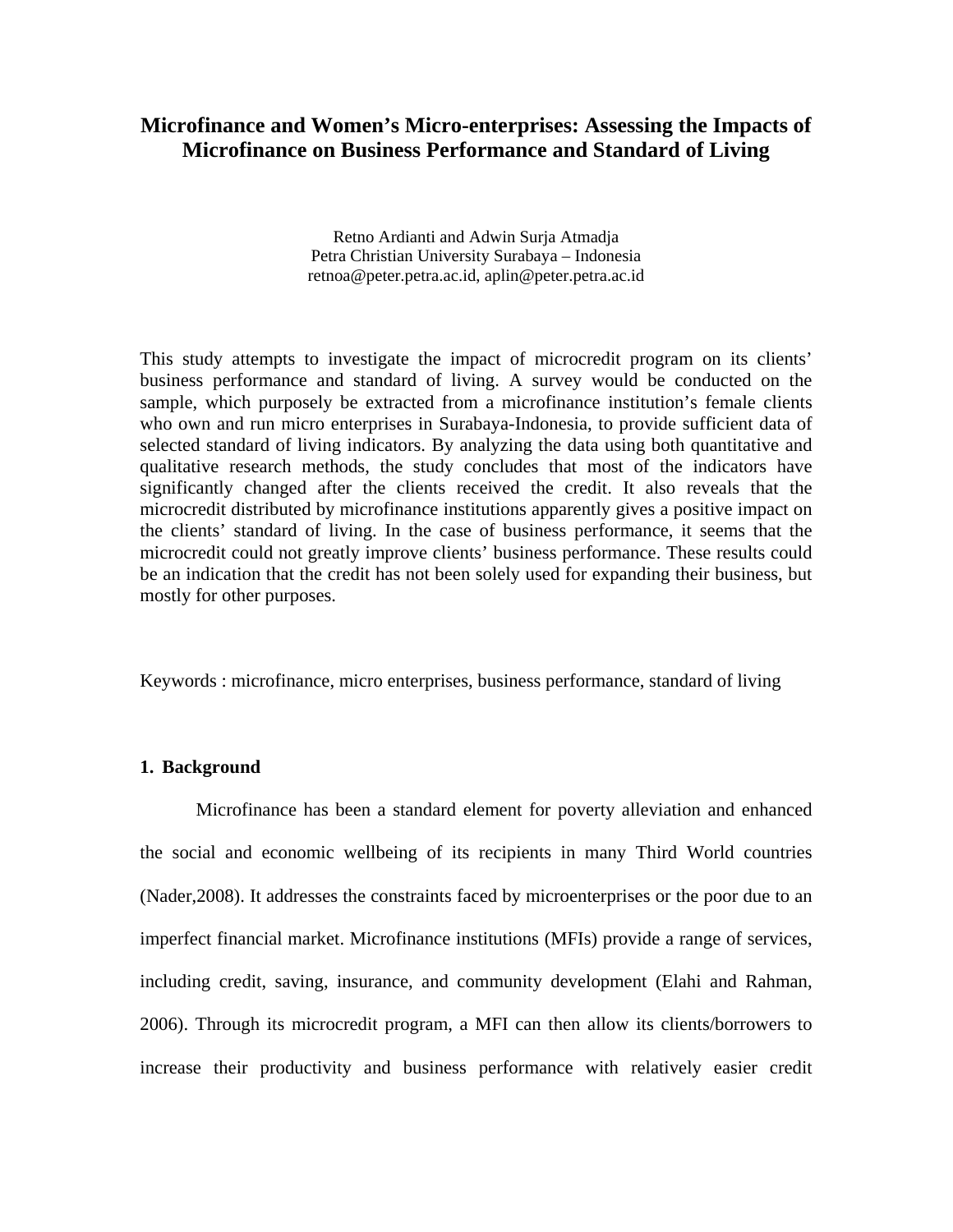schemes. Their programs have alternatives to collateral for loans (such as group lending and peer monitoring), actively promote savings, and provide a safe low cost haven for savings. (Gertler, Levine and Moretti, 2009). Moreover, the roles of microfinance on individual and household has been studied and showed a list of impacts not only on clients' business performance, but also on several other variables, such as income, expenditure, nutrition/food intake, house condition, assets, literacy and education, health, access to health services, access to public resources, and many more (Zohir and Matin,2004). Microfinance sector is made of a large variety of institutions, programs, services, clients, and target groups, which are also subject to various legal, regulatory, and supervisory frameworks in Indonesia (Holloh, 2001). A large number of programs and projects for poverty reduction with a microfinance component have been being conducted under various departments (Charitonenko & Afwan, 2003). However, in general, MFIs in Indonesia provide small-scale loans (consumption and investment loans) to low-income borrowers who are not the poorest of the poor. (Hamada, 2010)

Even though capital availability is important to the survival and growth of firms (Cooper et al., 1988, Holtz-Eakin et al., 1994, Bates, 1995, and Demirgüç-Kunt et al., 2008), in some countries, providing microcredits to the poor however tends to reduce the poor's vulnerability by smoothing consumption and the ability to start and invest in a business, but had no impact on poverty indicator (Morduch, 1998 and Banerjee et al, 2009). A recent study concludes that microcredit (capital) availability will have a non significant relationship with business performance (Bradley et al, 2011). In the case of poorest with the fewest skills, the clients often have difficulty make loan payment (Karnani, 2007). These findings likely confirm that the effectiveness of microfinance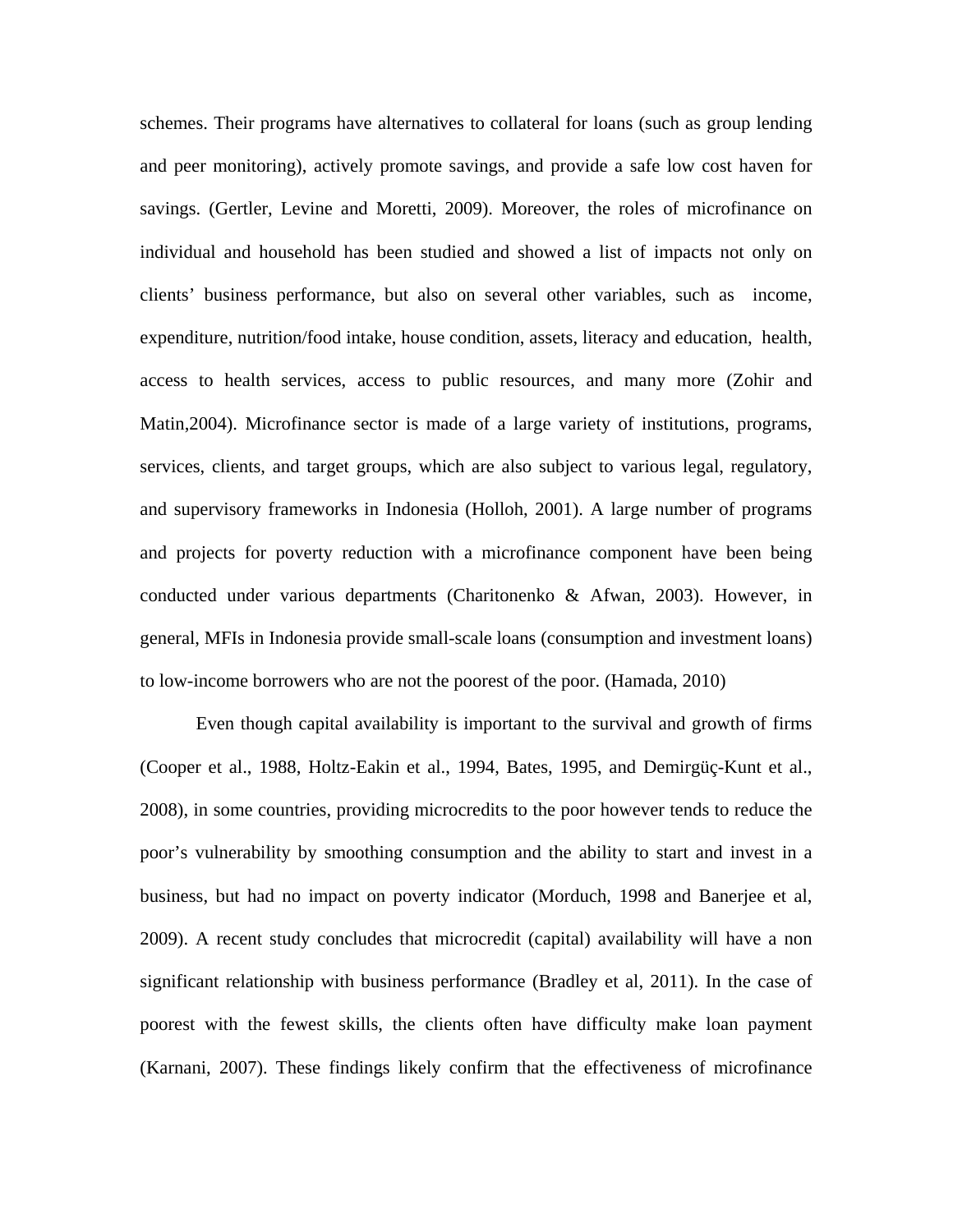program is still debatable and more evidence is needed (Morduch, 1999) for poverty alleviation (Karnani, 2007)

Based on the facts above, microfinance programs, which set microcredit as its core program, apparently do not always become effective instruments to reach their main objectives to improve business performance of their clients. This study is conducted with a purpose of examining the impact of microfinance program on the business performance and standard of living of women entrepreneurs who receive loans from a MFI. Women are specifically chosen because they are very vulnerable to economic changes and they lack of the necessary resources to adapt to such changes, as well as they tend to invest largely in their families' needs. Thus, the research question would be does microcredit, as a main product of microfinance institutions, have impacts on both clients' business performance and standard of living in Surabaya Indonesia?

#### **2. Literature Review**

Previous research on the impact of microfinance program has shown positive results on income. Microcredit, a product of MFIs, help to increase household incomes which in turn, improves the consumption patterns and lifestyles of the families (Hossain & Sen, 1992; Navajas et.al., 2000).This positive impact has increased the families' assets as well as created wealth (Hulme & Mosely, 1998).

Microcredit programs also create significant influences on rural women in the area of social empowerment, awareness and education, self-esteem, sense of dignity, organizational and management skills, and mobilization of collective strengths (Pitt & Khandaker, 1996). In Bangladesh, the programs have a positive socioeconomic impact on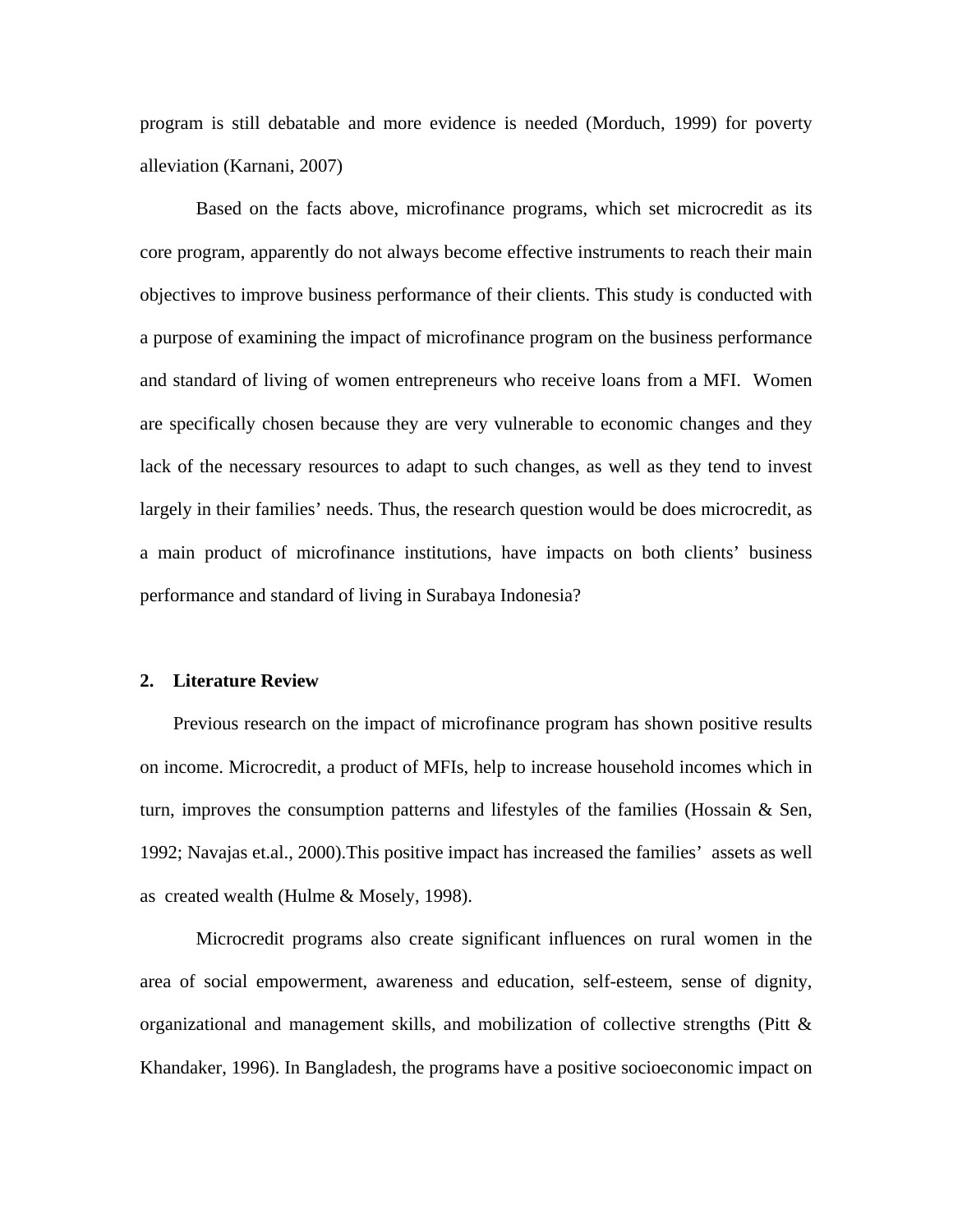the country's rural-female borrowers. However, it also reveals that the programs do not help the borrowers to develop any entrepreneurial capabilities other than survival (Afrin, Sharmina., Islam and Ahmed, 2010). This confirms that the overall success of microcredit programs depends not only on immediate alleviation of poverty, but also on long-term sustainability, which relies on assets accumulation (Chowdhury (2004). These findings seemingly point out that microcredits would not guarantee that all recipients would be success in expanding their business. The Double Hurdle model explains that the 'size of land owned' plays a crucial role in whether the household has access to a loan or not (Swain, 2007).

Even though some countries experience that microfinance become a powerful instrument to handle some economic problems, in some other countries the instrument does not really work. In Egypt, microfinance programs have only little impact. Both quantitative analyses of the microcredit recipients' answers as well as interviews with some experts showed that the impact was small and that the strategy followed by some programs, which offer microcredit, resembles those of the subsidies system targeting survival only, without helping in substantially transforming recipients' lives. This was particularly due to the small amount of credit offered and the lack of recipients' skills needed to engage in highly profit making activities (Nader, 2008)

Despite all positive impacts, microfinance often suffers form default risks. Capital from microcredit loans in developing economies is characterized by minimal loan screening by the lender and a lack of physical collateral. This is due to that the lenders reduce transaction costs of small loans by relying on lending groups to select their own members and to monitor and collect delinquent payments (De Aghion and Morduch,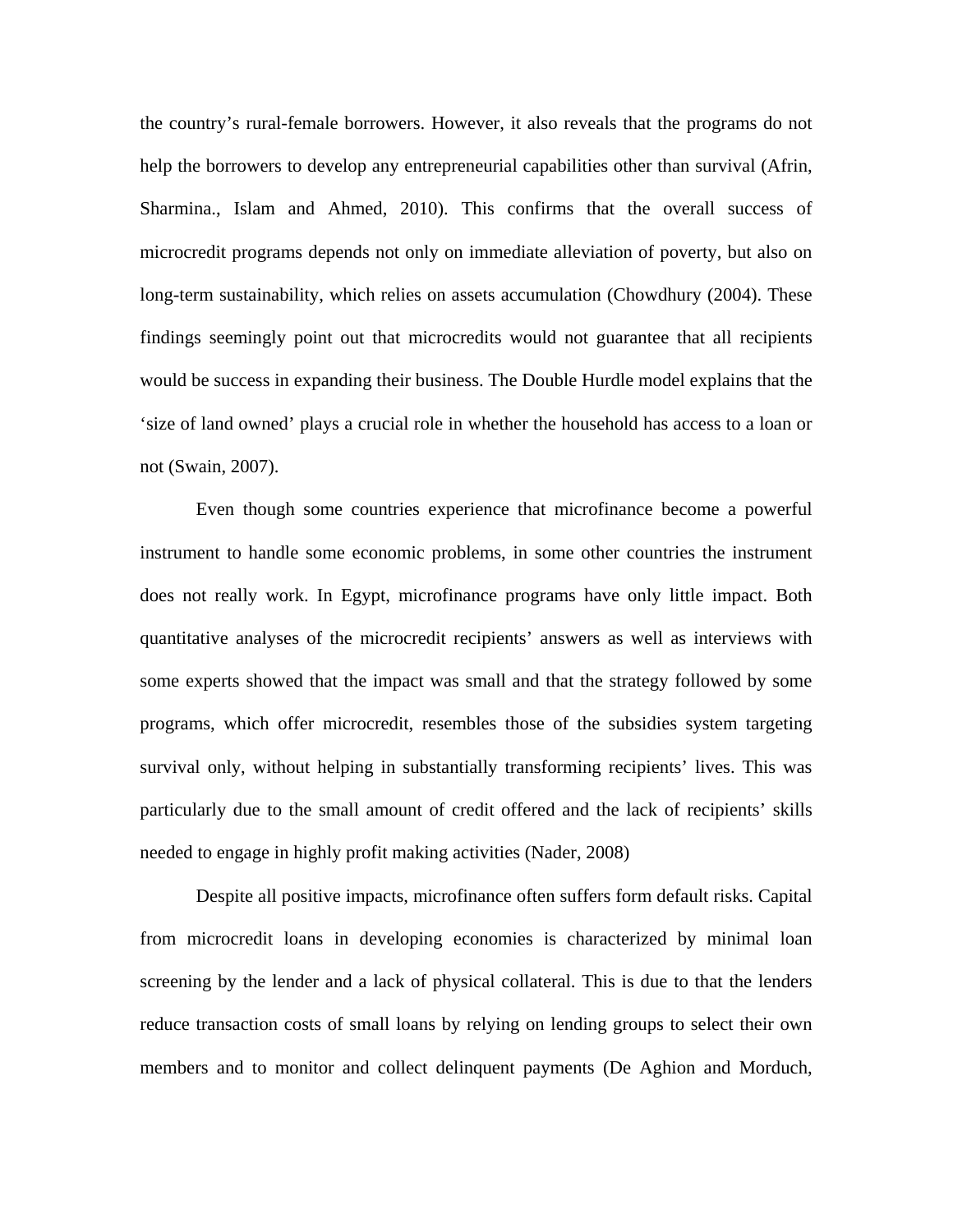2005). Instead, screening is more often based on the trustworthiness of the individual and the number of ties to other group members (De Aghion and Morduch, 2005). Some previous research also point out that governments are unable to enforce the loans repayment due to political matters, and that the relatively wealthy and powerful individuals, rather than the poor, received most of the loans (Adams, Graham, & von Pischke, 1984; Adams & Vogel, 1986; World Development Report, 1989). As cited by Coleman (2006)

Afrane (2002) on his study on the impact result of the two microfinance interventions in Africa, found that several business indicators emerged as the domain with the highest impact. As business performance can be measured in many ways, financial performance has always become important measurement as it shows firm's growths or slow-downs. Venkatraman and Ramanujam (1986) explain that financial performance represents the narrowest conceptualization of firm performance and is measured through an examination of financial indicators, where operational performance consists of those key parameters which may lead to an improvement in financial performance. As cited in Schayek and Dvir (2009)

There are two different approaches in measuring the impact of the microcredit offering: the "Institutionist" approach highlights the practical/institutional aspects of the offer, namely the financial sustainability and outreach of microcredit programs and the "Welfarist" approach on the other hand that focuses on improvements realized by microcredit on the recipients' wellbeing (Chaves and Gonzalez-Vega, 1996; Buckley, 1997) as cited by Nader (2008)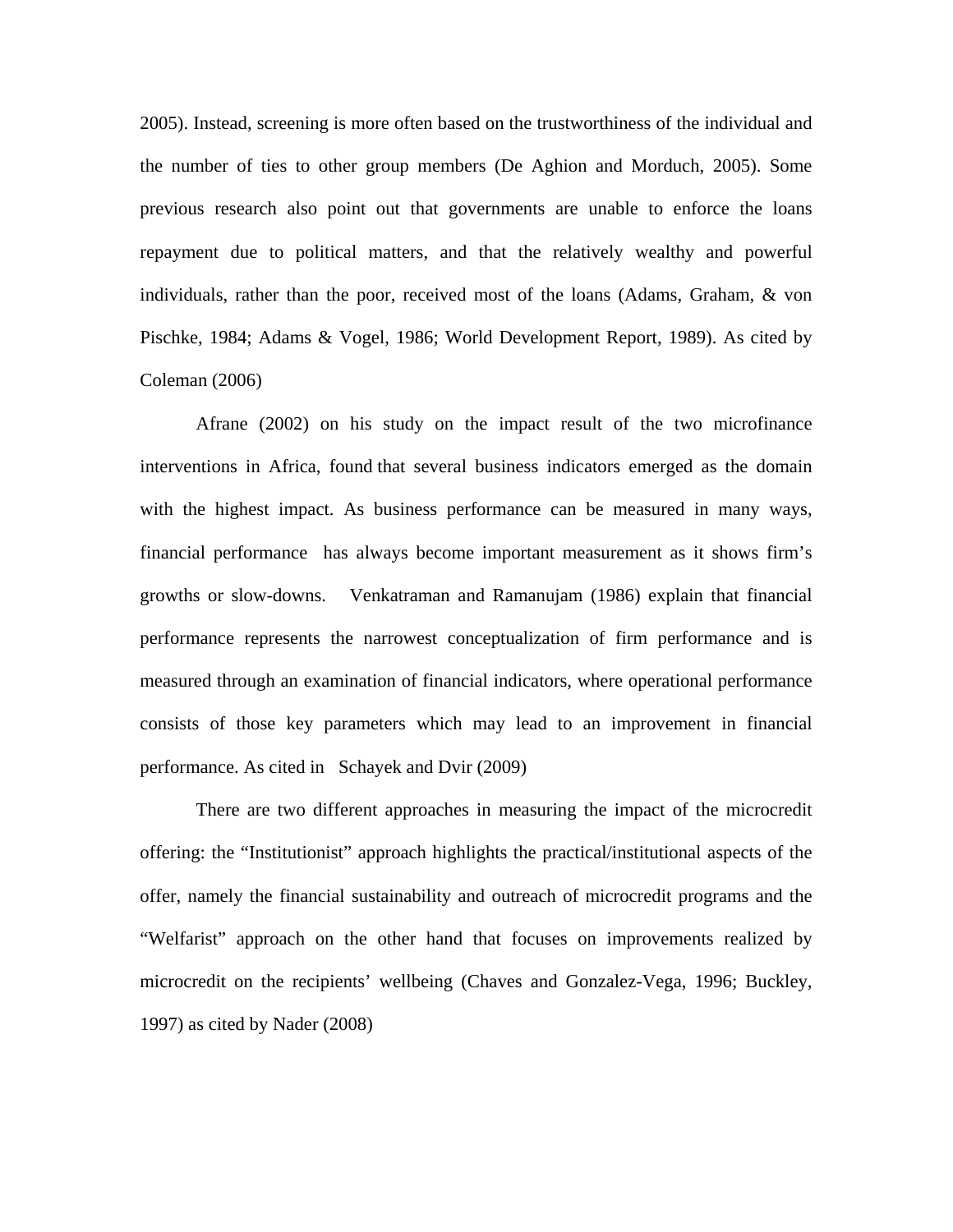The concept of the standard of living has in recent decades increasingly approached the economists' idea of utility function, in which well-being depends on a wide variety of pecuniary and non pecuniary circumstances. Early in the post World War 2 period, the standard of living was typically conceived in purely material terms-the goods and services at one's disposal (Easterlin,2000) Standard of living will then refers to material goods and services necessary for fulfilling the needs of individuals such as food, home, health and education services.

#### **RESEARCH METHODOLOGY**

A conclusive research design is conducted on this study. The data are gathered from the respondents, members of MFI who have and run their own micro enterprises by using a set of questionnaires, especially developed to deal with the study objectives. All of the chosen respondents must be female, reside in Surabaya, and become borrowers/clients of MFI.

 As it is common in most micro enterprises, sufficient data on operational activities and business performance are rarely well recorded in most of the enterprises. This makes the data collection process become somewhat difficult. Therefore, in this study, the clients' business performance would be proxy by their sales and profit achievements since some micro enterprises still keep those figures. The respondents would then be classified into three groups based on their sales and profit achievements after their involvement in MFI. These groups would be named as 'increase', 'about the same', and 'decrease'. A respondent, for instance, would be included in 'increase' group if she experience an increase in her sales or her profit after becoming a member of MFI.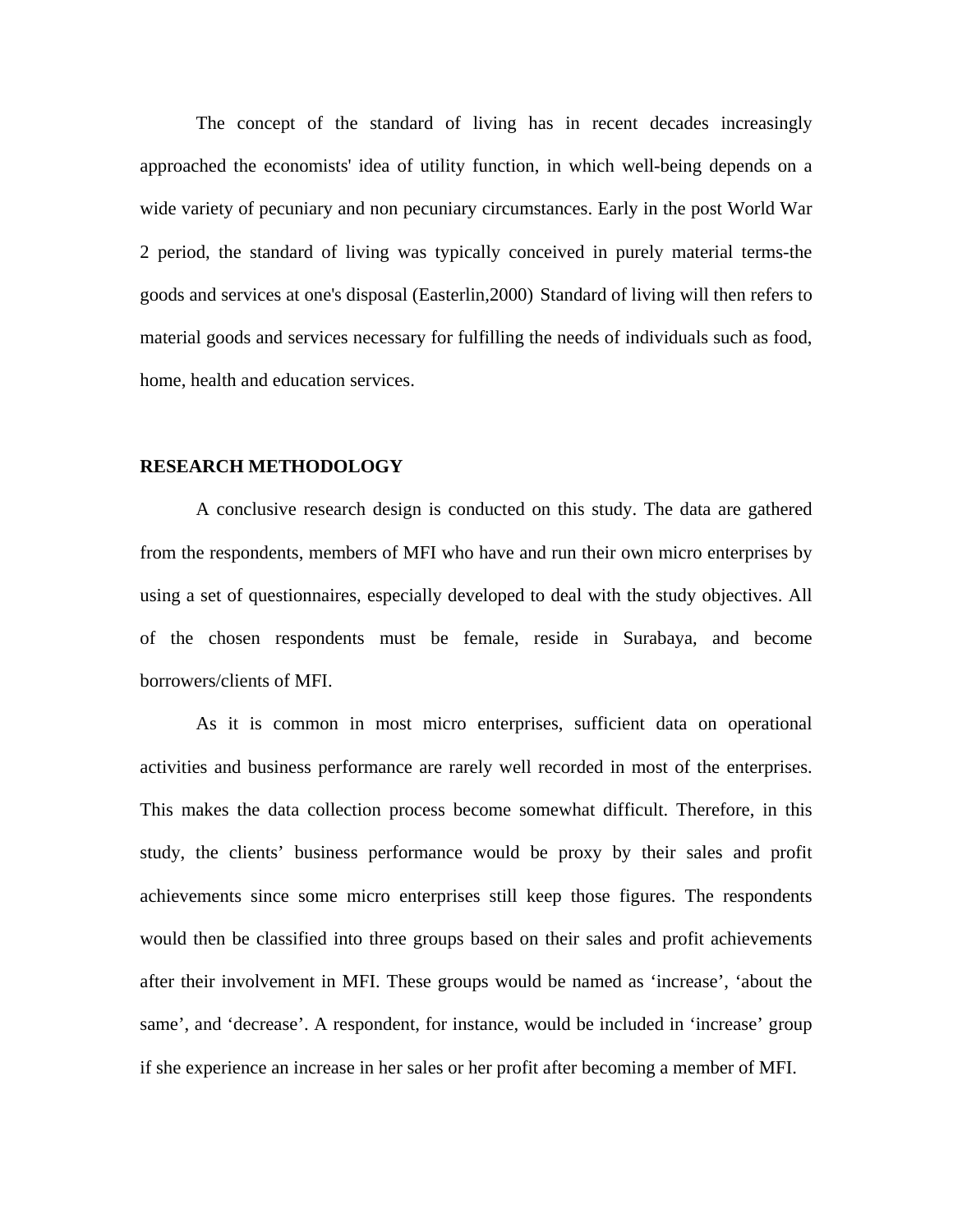Extensive works on cross tabulation analyses would be performed to describe each group's characters. Following the analyses, Multiple Discriminant Analyses (MDA) would also be conducted to reveal which factors [amount of loan outstanding (LOAN), the length of membership period (LMP), level of education (EDU), and number of hours per week spent for the business (HOUR)] significantly discriminate the criterions. Thus, there are two models of MDA examined in this study, which are the three groups based on sales achievement category discriminant analysis and another the three groups based on profit achievement category discriminant analysis. The both models will include the same predictors (i.e. LOAN, LMP, EDU, and HOUR).

A comparative study would also be conducted on the data of the respondents' standard of living (SoL) to examine whether the living condition are changed by their involvement in MFI. Using longitudinal design, we would compare the SoL indicators in the period of pre-membership and the period after, using non-parametric two related sample tests.

Several standard of living indicators, mostly based on those of the World Banks and Bradshaws (2007), included in this study are, such as

- 1. Nutrition, which are frequency of meal consumed per day, frequency of meat consumed per week.
- 2. Shelter, including house ownership, house materials and floor materials.
- 3. Education, which are level of education, school location.
- 4. Accessibility to several facilities or infrastructures such as medical care , electricity, clean water, telecommunication (telephone), and transportation (motor-cycle ownership)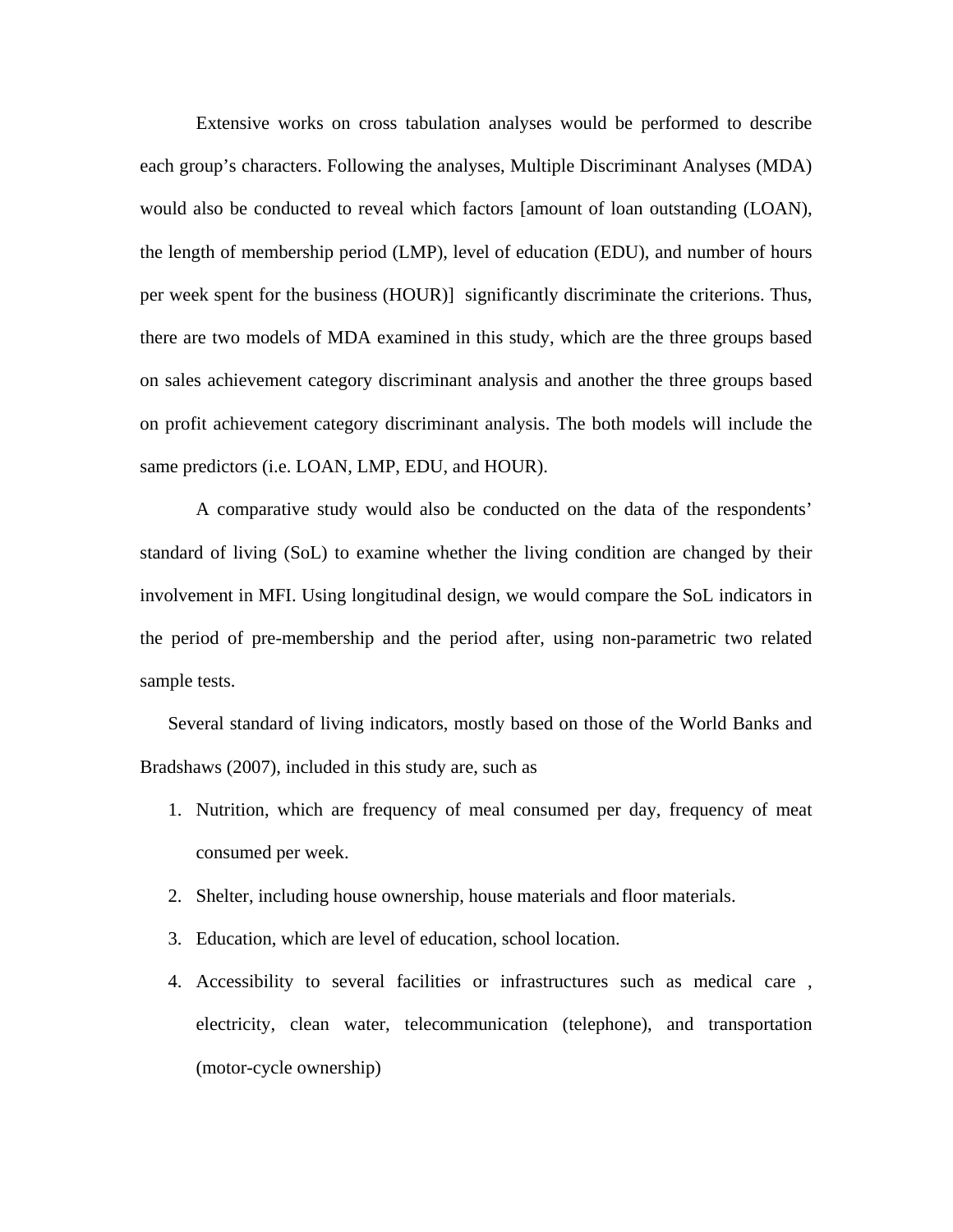At first, we questioned more than 200 respondents as the research samples. However, after doing some carefully data screening, we finally come out with only 157 respondents.

#### **RESULTS AND DISCUSSION**

The data are taken from 157 women who are the microenterprises owners and have received microcredits. Their age ranging from 30 to 75. Majority of the respondents are senior high school graduate, and only 35.8 % attended higher education. Respondent with family background who are also entrepreneurs dominate with 65,6% from total. Almost half (42,6%) of respondents have prior working experiences that related to the business.

Most of the business run by respondents is in the development stage. 18 business or 11,5% are start ups and very few business (11) are business that run since 30 years ago. This show that business that receive micro loan are just like any other small business that have to struggle with the issue of survival. The amount of loan received by respondents is 11.4 million rupiahs on average. Majority of respondents receive 6 - 15 million rupiahs. Less than one percent of the respondents receive more than 20 million rupiahs. Figure 3 shows that most respondents have built a long term relationship with microfinance institution. Only 20% of respondents have started taking loans since 5 years ago, while the rest have been receiving loans for the longer period.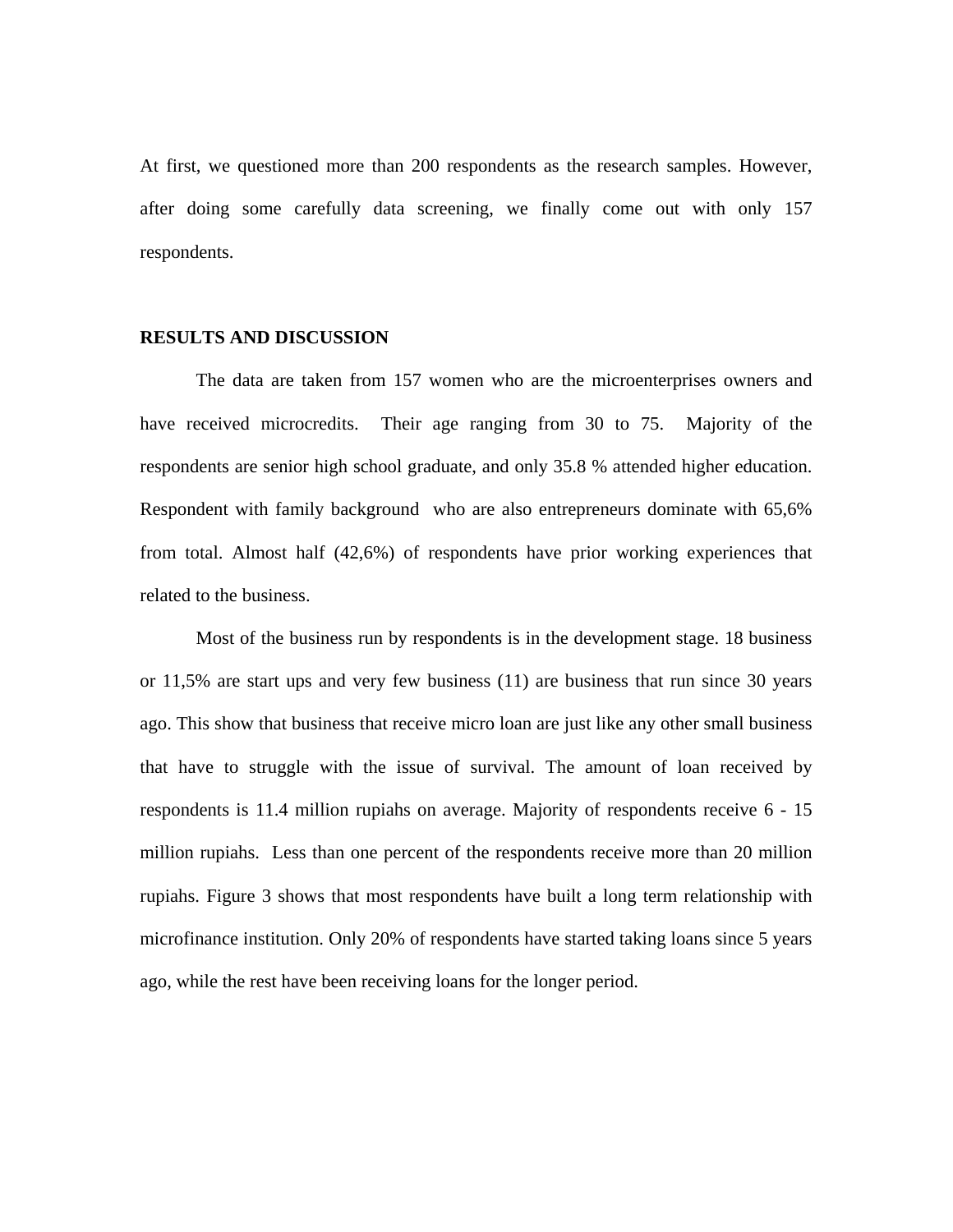Table 1. shows result of comparative testing analyses performed to test of whether there are significant differences in clients' standard of living indicators in the period of before receiving the loans (being a MFI member) compared to those after.

| <b>Standard of living indicators</b> | <b>Prior</b> | <b>After</b> | <b>Wilcoxon Test</b> |
|--------------------------------------|--------------|--------------|----------------------|
|                                      |              |              | (Sig.)               |
| <b>Meal frequency</b>                | 2.82         | 2.87         | 0.046                |
| <b>Meat frequency</b>                | 1.90         | 1.99         | 0.062                |
| <b>Home ownership</b>                | 1.34         | 1.17         | 0.002                |
| <b>Home</b> material                 | 1.24         | 1.12         | 0.009                |
| <b>Floor material</b>                | 3.71         | 3.88         | 0.001                |
| <b>Children education location</b>   | 1.89         | 1.85         | 0.197                |
| <b>Vaccination</b>                   | 2.90         | 2.94         | 0.025                |
| <b>Health service</b>                | 1.83         | 1.73         | 0.060                |
| <b>Clean water</b>                   | 1.13         | 1.06         | 0.005                |
| <b>Access to electricity</b>         | 3.86         | 3.96         | 0.005                |
| <b>Motorbike ownership</b>           | 0.86         | 0.92         | 0.008                |
| <b>Telephone ownership</b>           | 3.64         | 3.71         | 0.166                |

**Table 1. Impacts on Standard of Living** 

Using a 10 % level of significant, the results reveal that all indicators, except children education and telephone ownership, are significantly different.. It means that being a MFI member and then receiving the loan would result in standard of living alterations

The frequency of meal consumption are both in an ideal condition (3 times daily). Meat consumption shows an increase, from two times to three times weekly. Home ownership shows improvement from 1.34 to 1.17, which means more respondent are afford to have their own house along with the title. Home material shows changes in mean value from 1.24 to 1.12 which means the house is built as a permanent building to permanent building that is still under renovation. This is similar to improvement shown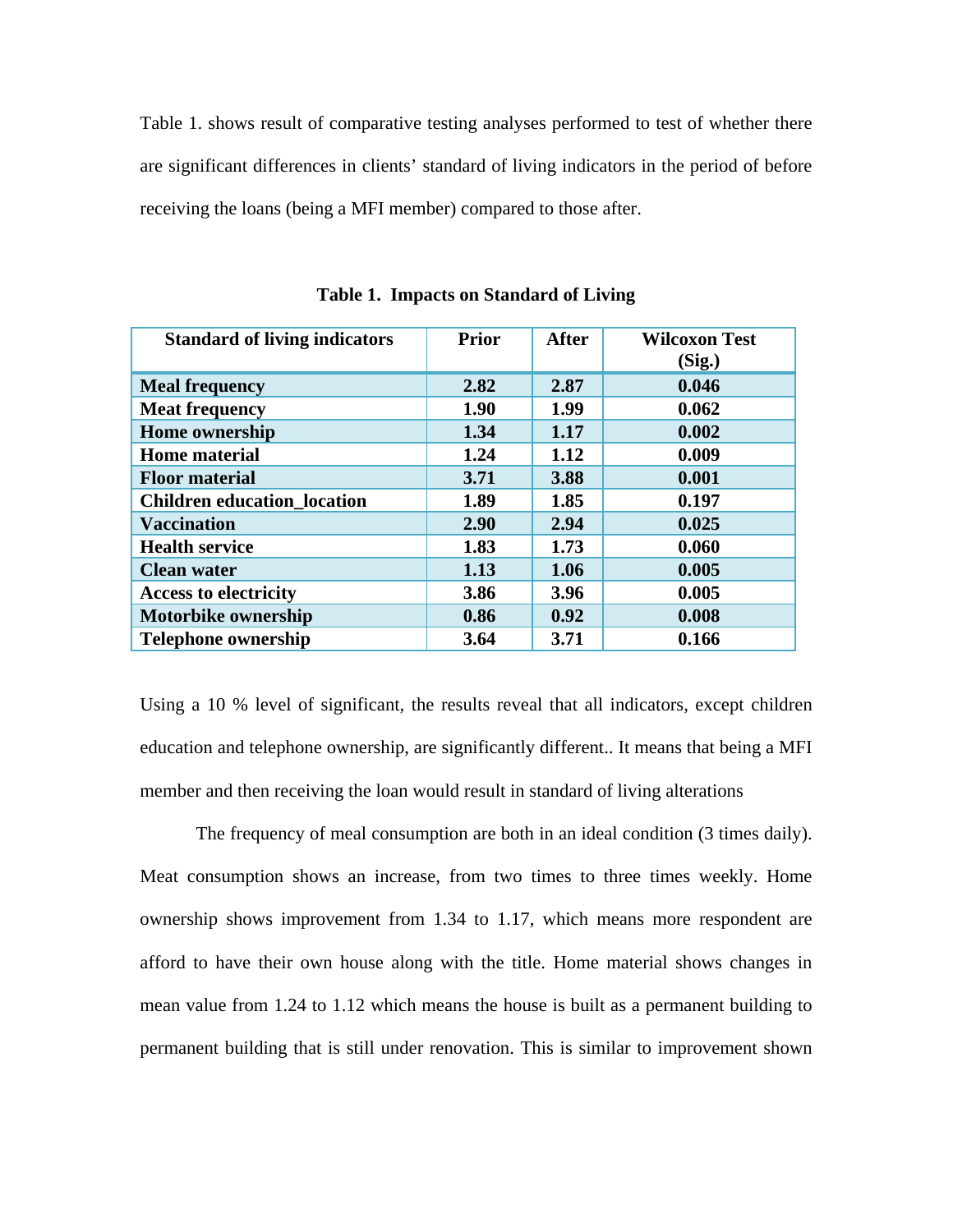by floor material (3.71 to 3.88 mean value) which means more respondent build their floor from cement to ceramic.

Children education shows changes in mean value, from 1.89 to 1.85, means more respondents send their children from public to private school. Access for better health facility is shown from changes in mean value from 1.83 to 1.73, which means more respondents are capable to use services from private clinics from previously that are still relied from public hospital services. Vaccination improve slightly, showing more children receive vaccination.

Access on utilities such as electricity and clean waters also shows significant increase in mean value. Access on transportation which is measured with motorbike ownership and access on telecommunication which is measured with telephone ownership also show improvement, indicating more respondents are afford to purchase motorbike and telephone.



**Figure 1. Business Performance and Amount of Loan Outstanding** 

Highest percentage for increase in both sales and profit comes from business owner who receive 6 -15 million rupiahs range of loan. The range seems to be the optimum amount to boost profit and sales of the enterprises.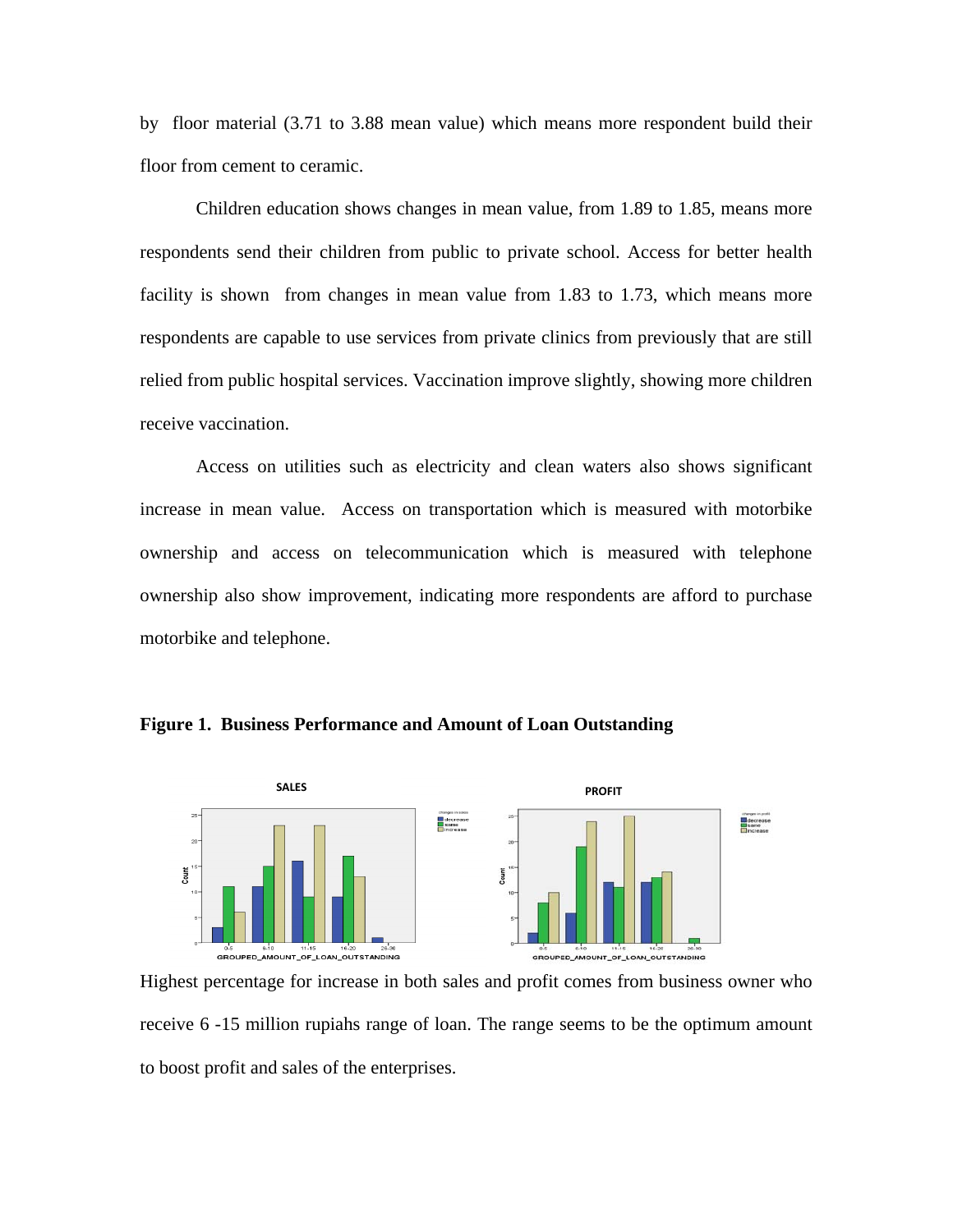## **Figure 2. Business Performance and Education Level**



Businesses that experience increase in sales and profit are dominated from business owners with higher education background. This shows that education bring advantages for entrepreneurs' ability in operating their business as confirmed by many literature.



**Figure 3. Business Performance and Experience in Managing Loan** 

Data shows that a better ability in using loan by business owners apparently begins after 5 years experience in managing loan and reach it optimization within 10 years. After 11 years it shows decrease in performance.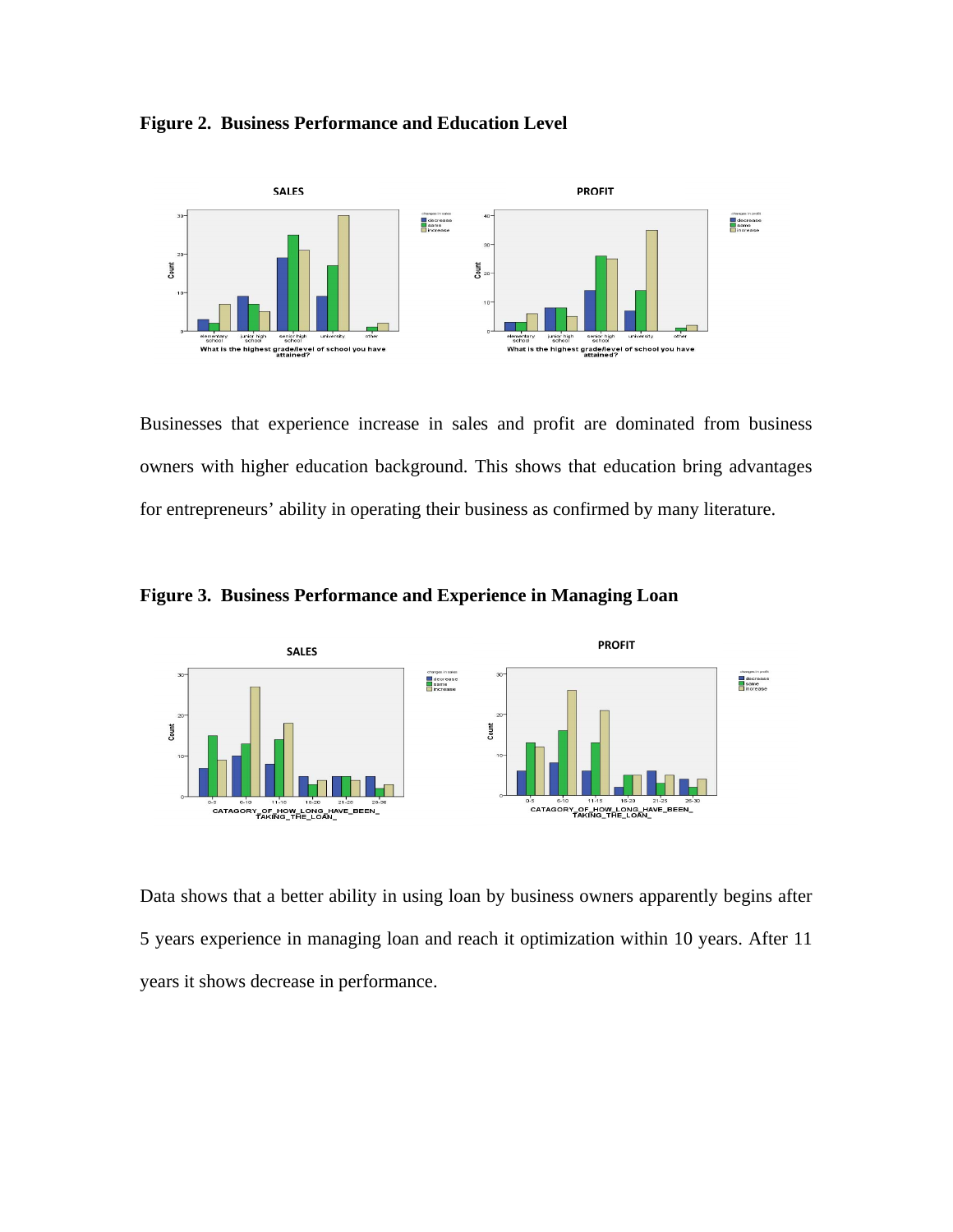When the clients' sales achievement groups become the criterions in MDA model 1, the pooled within-groups correlation matrix indicates relatively low correlations between the predictors. Multicollinearity is unlikely to be a problem.

The univariate F ratios (df 2 and 154, and 10%) indicate that LMP and HOUR are significant in differencing between the two groups, when the variables are considered individually. Interestingly, LOAN, as representative of microcredit, does not significantly contribute to the two groups differences.

There are two discriminant functions in this first MDA. With chi square of 14.924 and 8 degree of freedom, it seems that the two functions together significantly discriminate among the three groups. The standardized discriminant function coefficients together with structured correlation (or discriminant loadings) reveal that LMP, LOAN and HOUR are associated primarily with function 1, while EDU is predominantly associated with another function.

The scattergram plot of all the groups on the both discriminant functions shows that the function 1 tends to separate the decreasing group (group 1) and the about the same group (group 2). Since this function is primarily related to LMP, LOAN and HOUR with positive correlations, it is expected that group 1 to be higher than group 2 in term of the length of membership period (LMP), amount of loan outstanding (LOAN), and number of hours per week spent for the business (HOUR). Meanwhile, for the function 2, level of education (EDU) seems to be an important factor to discriminate the increase group and the about the same group.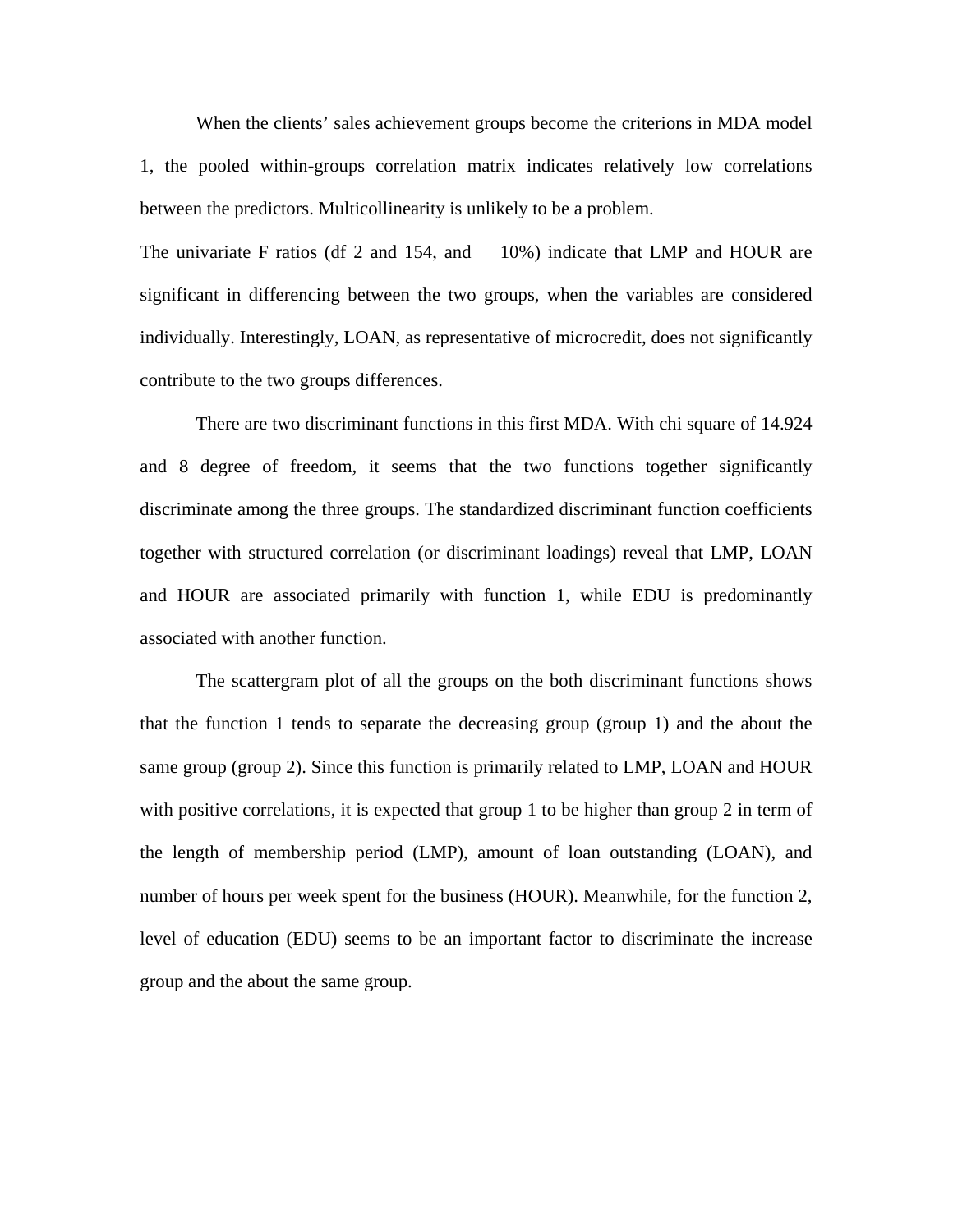Furthermore, when the clients' profit achievement groups become the criterions in MDA model 2, multicollinearity problem does not seem to occur since the pooled withingroups correlation matrix shows relatively low correlations between the predictors. The univariate F ratios (df 2 and 154, and 10%) reveal that LMP and EDU, considered individually, are significant in differencing between the two groups.

There are also two discriminant functions in this second MDA, and they significantly discriminate among the three groups, which are 'increase', 'about the same', and 'decrease' in profit. The standardized discriminant function coefficients together with structured correlation (or discriminant loadings) tell that EDU and HOUR are associated mainly with function 1, but LMP and LOAN are predominantly related to the other.

The scattergram plot of all the groups on the both discriminant functions show that the function 1 tends to separate the decreasing group (group 1) and the increase group (group 3). EDU has a negative correlation with the function, but HOUR has the opposite direction. Thus, it may be expected that the lower level of education, the higher possibility that profit achievement will fall into the decrease group. Meanwhile, for the function 2, LMP and LOAN likely contribute more to discriminate the increase group and the about the same group.

From the MDA's results, it is worth noting that amount of loan outstanding (LOAN), as a representative of microcredit, does not play significant roles in both clients' sales and profit achievements. This could indicated that the microcredit may postpone the necessity of discovering or creating opportunities that can generate enterprenerial profits (Bradley et al, 2011). In contrast, the length of membership period (LMP) significantly contributes to the MDA models. It implies that non financial benefits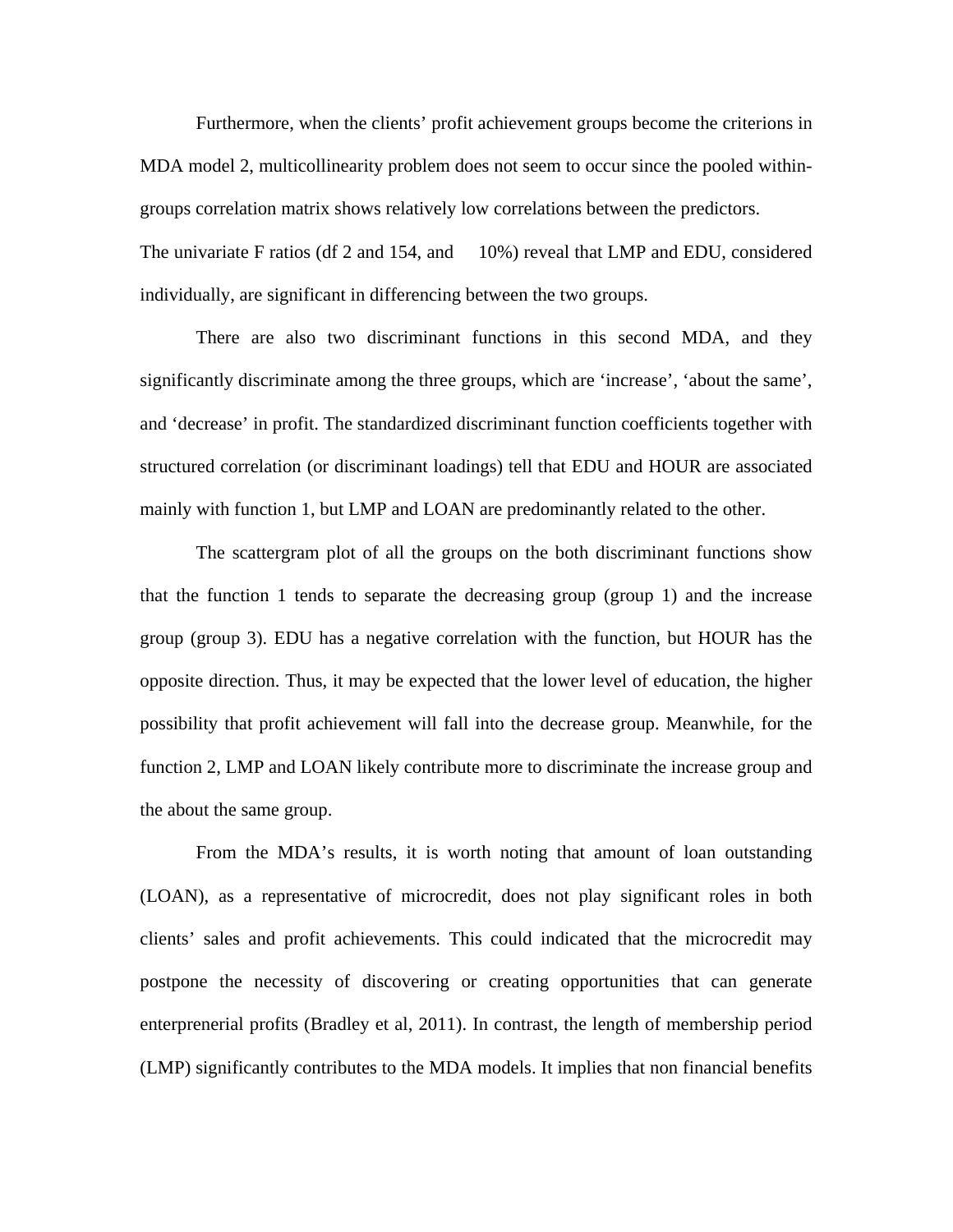of being a MFI's client, such as group discussions, mentoring & training provided by the MFI, and experience in using microloans seem to give more impact on the clients' business performance (sale and profit) achievements compared to its financial benefits.

### **CONCLUSION:**

Several conclusion may be drawn from this study are that :

- 1. Microcredit, indicated by amount of loan outstanding (LOAN), apparently does not significantly give direct contributions to both member/clients' sales and profit, as the business performance (BP) indicators, achievements. However, the length of membership period (LMP), is important to the BP indicators.
- 2. Receiving microcredits from MFI tends to make clients' standard of living indicators better off. Ten out of twelve of the observed indicators show significant alterations during the observed periods. Most of them are in improving trends.

The general conclusion of the study is that the financial benefits, which are microcredit facilities, provided through microfinance programs, have a tendency to improve the clients' standard of living, but not their business performance. It indicates that instead of using the microcredits solely for business purposes, the clients seemingly use the credits for purposes other than the business itself, such as consumption spending, to improve some of their standard of living indicators. Thus, microcredits distributed through microfinance programs does not seem to have a significant role in supporting their client's business performance, however being a member/client of a MFI and receiving its loans may create a positive impact on the recipients' well being.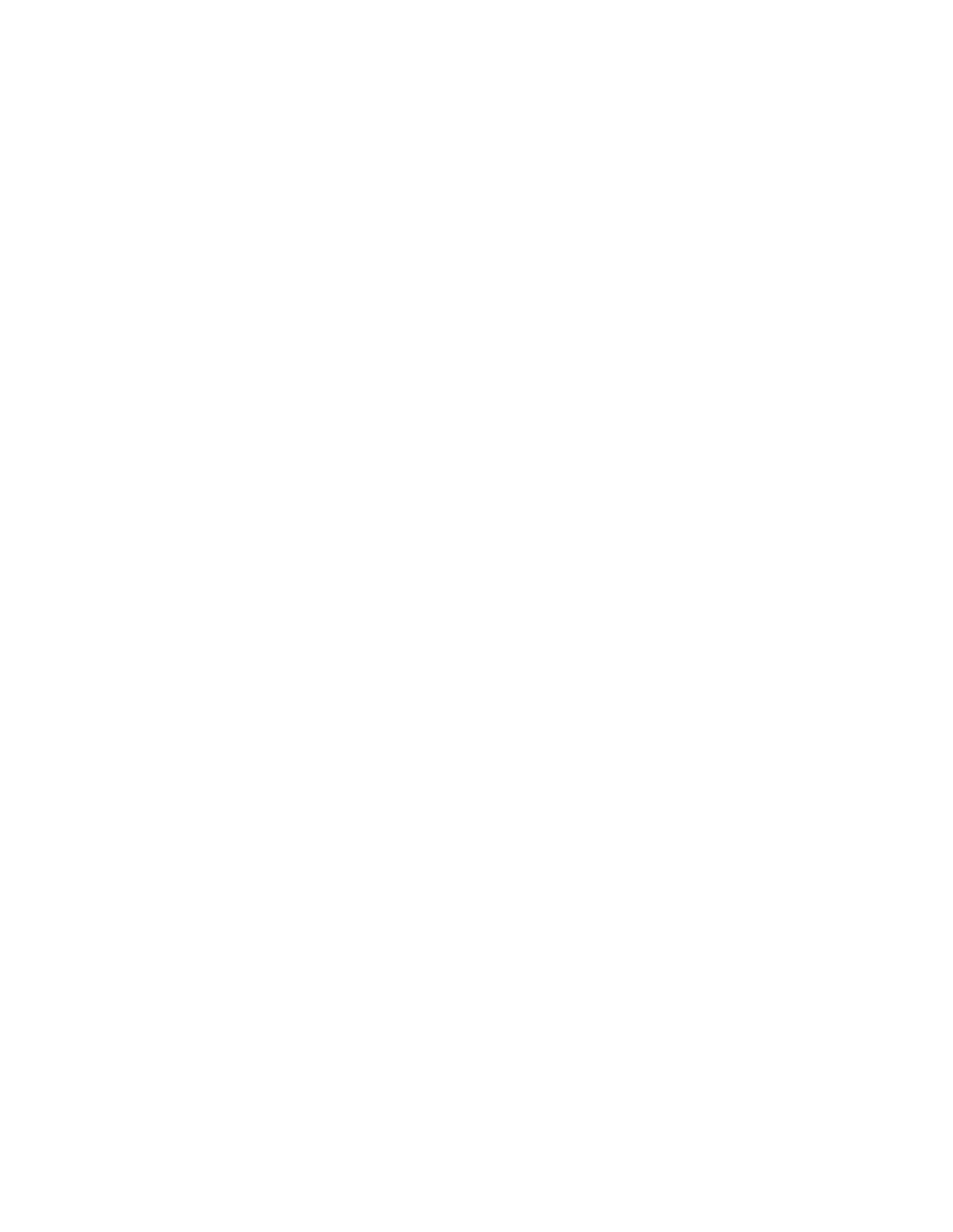#### **REFERENCES**

- Afrane S. (2002). Impact assesment of microfinance interventions in Ghana and South Africa, *Journal of Microfiance*, Vol 4,37-58.
- Afrin S, Islam N & Ahmed S. (2008) A Multivariate Model of Microcredit and Rural Women Entrepreneurship Development in Bangladesh, *International Journal of Business and Management* , Vol. 3, No. 8
- Bates, T. (1995), 'Self-employment entry across industry groups', *Journal of Business Venturing*, 10(2), 143-156.
- Bradley, S.W., McMullen, J., Artz, K.W., and Simiyu, Edward. (2011) "Capital is Not Enough: Innovation in Developing Economies," *Journal of Management Studies*.
- Bradshaw, T. K. (2007), 'Theories of poverty and anti-poverty programs in community development'*, Journal Community Development Society* 38(1), 7.
- Chowdhury A. (2004). Micro-Credit and Sustainability of Poverty Alleviation: A Case Study of Grameen Bank in Bangladesh, *Social Science Review, The Dhaka University Studies, Part-D, 21*(1): 105-120.
- Coleman E. (2006) Microfinance in Northeast Thailand: Who Benefits and How Much? *World Development* Vol. 34, No. 9, 1612–1638
- Cooper, A. C., Dunkelberg, W. C., and Woo, C. Y. (1988), 'Entrepreneurs' Perceived Chances for Success', *Journal of Business Venturing*, 3(2), 97-108.
- De Aghion, B. A. and Morduch, J. (2005), The Economics of Microfinance: The MIT Press.
- Demirgüç-Kunt, A., Beck, T., and Honohan, P. (2008), Finance for All?: Policies and Pitfalls in Expanding Access: World Bank Publications.
- Easterlin R. (2000) The Worldwide Standard of Living since 1800, *The Journal of Economic Perspectives*, Vol. 14, No. 1, 7-26.
- Elahi K & Rahman M. (2006). Micro-credit and Micro-finance: Functional and Conceptual Differences. *Development In Practice,* Vol 16, No 5
- Gertler P, Levine D & Moretti E. (2009). Do Microfinance Programs Help Families Insure Consumption against Illness? *Health Economics* 18, 257–273
- Hamada M, (2010) Commercialization Of Microfinance In Indonesia: The Shortage Of Funds And The Linkage Program*, The Developing Economies* Vol. 48, no. 1, 156–76